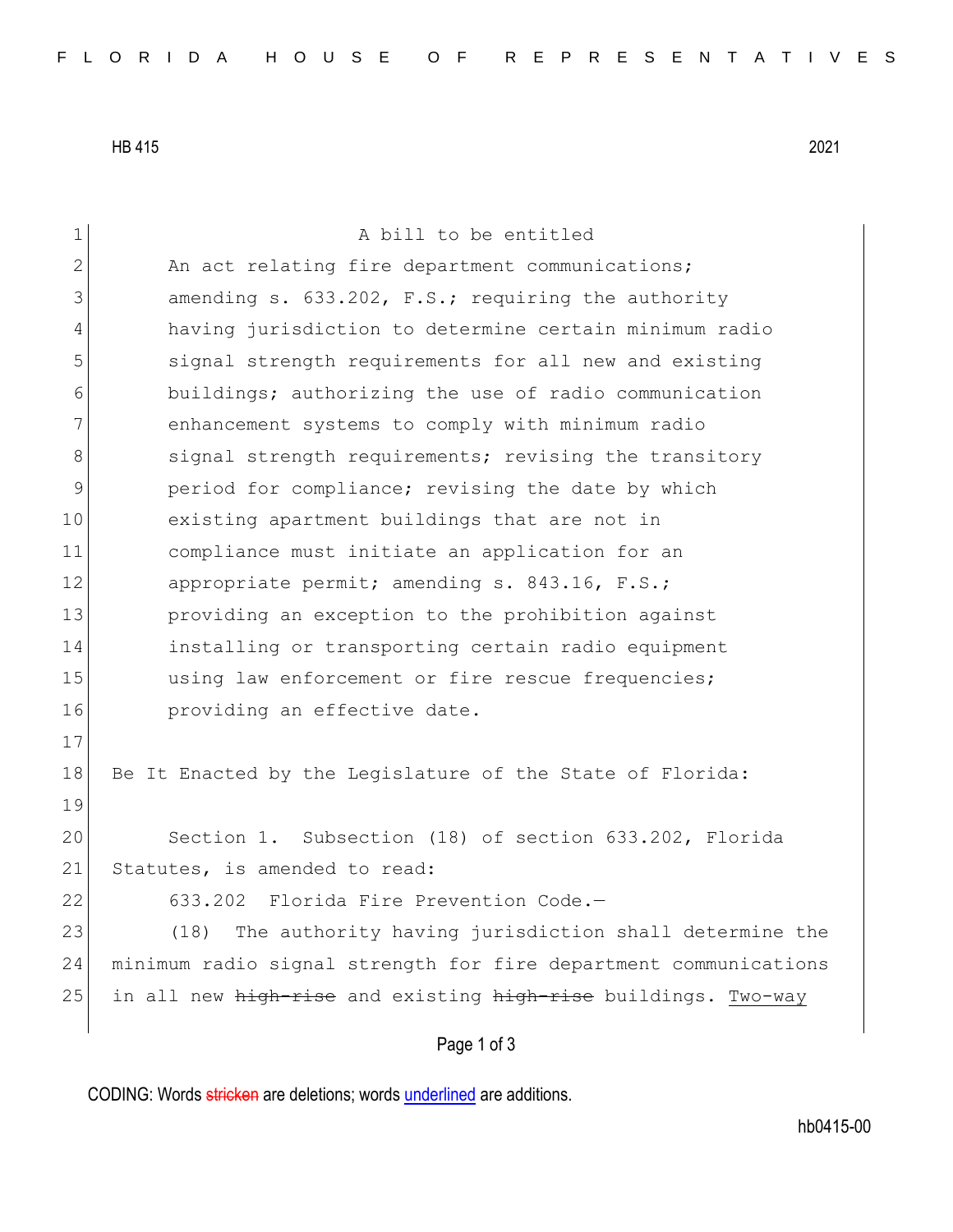HB 415 2021

26 radio communication enhancement systems may be used to comply with minimum radio signal strength requirements. Existing buildings are not required to comply with minimum radio strength for fire department communications and two-way radio system enhancement communications as required by the Florida Fire 31 Prevention Code until January 1, 2027 2022. However, by December 31, 2024  $2019$ , an existing building that is not in compliance with the requirements for minimum radio strength for fire department communications must apply for an appropriate permit for the required installation with the local government agency having jurisdiction and must demonstrate that the building will 37 become compliant by January 1, 2027 2022. Existing apartment 38 buildings are not required to comply until January 1, 2030  $2025$ . However, existing apartment buildings are required to apply for the appropriate permit for the required communications 41 installation by December 31, 2027 2022. Section 2. Paragraph (f) is added to subsection (3) of 43 section 843.16, Florida Statutes, to read: 843.16 Unlawful to install or transport radio equipment 45 using assigned frequency of state or law enforcement officers; 46 definitions; exceptions; penalties.-47 (3) This section does not apply to the following: (f) The installation of a two-way radio communication enhancement system to comply with the requirements of s. 633.202(18).

## Page 2 of 3

CODING: Words stricken are deletions; words underlined are additions.